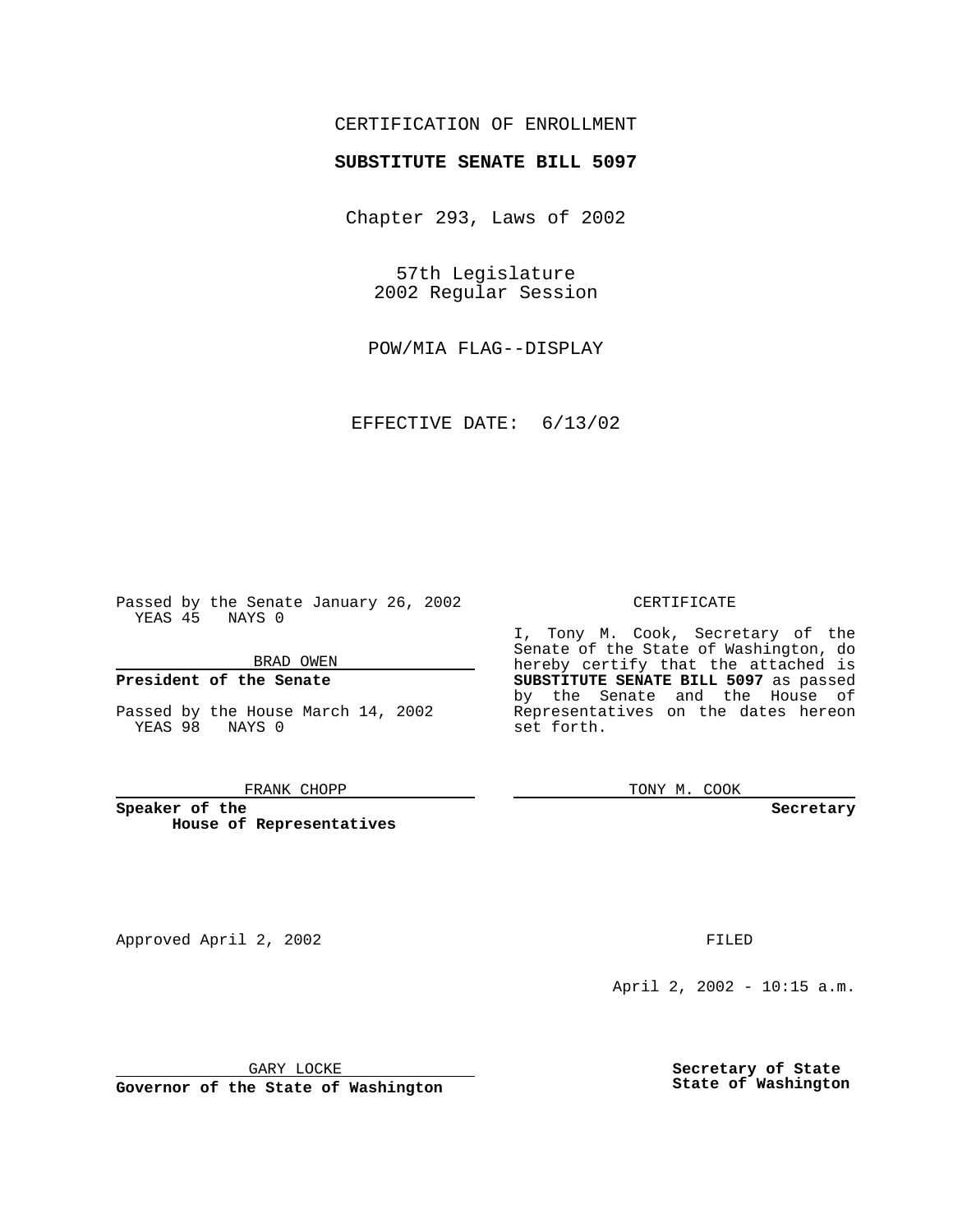## **SUBSTITUTE SENATE BILL 5097** \_\_\_\_\_\_\_\_\_\_\_\_\_\_\_\_\_\_\_\_\_\_\_\_\_\_\_\_\_\_\_\_\_\_\_\_\_\_\_\_\_\_\_\_\_

\_\_\_\_\_\_\_\_\_\_\_\_\_\_\_\_\_\_\_\_\_\_\_\_\_\_\_\_\_\_\_\_\_\_\_\_\_\_\_\_\_\_\_\_\_

Passed Legislature - 2002 Regular Session

### **State of Washington 57th Legislature 2001 Regular Session**

**By** Senate Committee on State & Local Government (originally sponsored by Senators Kastama, Winsley, Constantine, Hargrove, Oke, Rasmussen and Patterson)

READ FIRST TIME 02/28/01.

 AN ACT Relating to displaying flags; and adding a new section to chapter 1.20 RCW.

BE IT ENACTED BY THE LEGISLATURE OF THE STATE OF WASHINGTON:

 NEW SECTION. **Sec. 1.** A new section is added to chapter 1.20 RCW to read as follows:

 (1) Each public entity shall display the national league of families' POW/MIA flag along with the flag of the United States and the flag of the state upon or near the principal building of the public entity on the following days: (a) Armed Forces Day on the third Saturday in May; (b) Memorial Day on the last Monday in May; (c) Flag Day on June 14; (d) Independence Day on July 4; (e) National POW/MIA Recognition Day; and (f) Veterans' Day on November 11. If the designated day falls on a Saturday or Sunday, then the POW/MIA flag will be displayed on the preceding Friday.

 (2) The governor's veterans affairs advisory committee shall provide information to public entities regarding the purchase and display of the POW/MIA flag upon request.